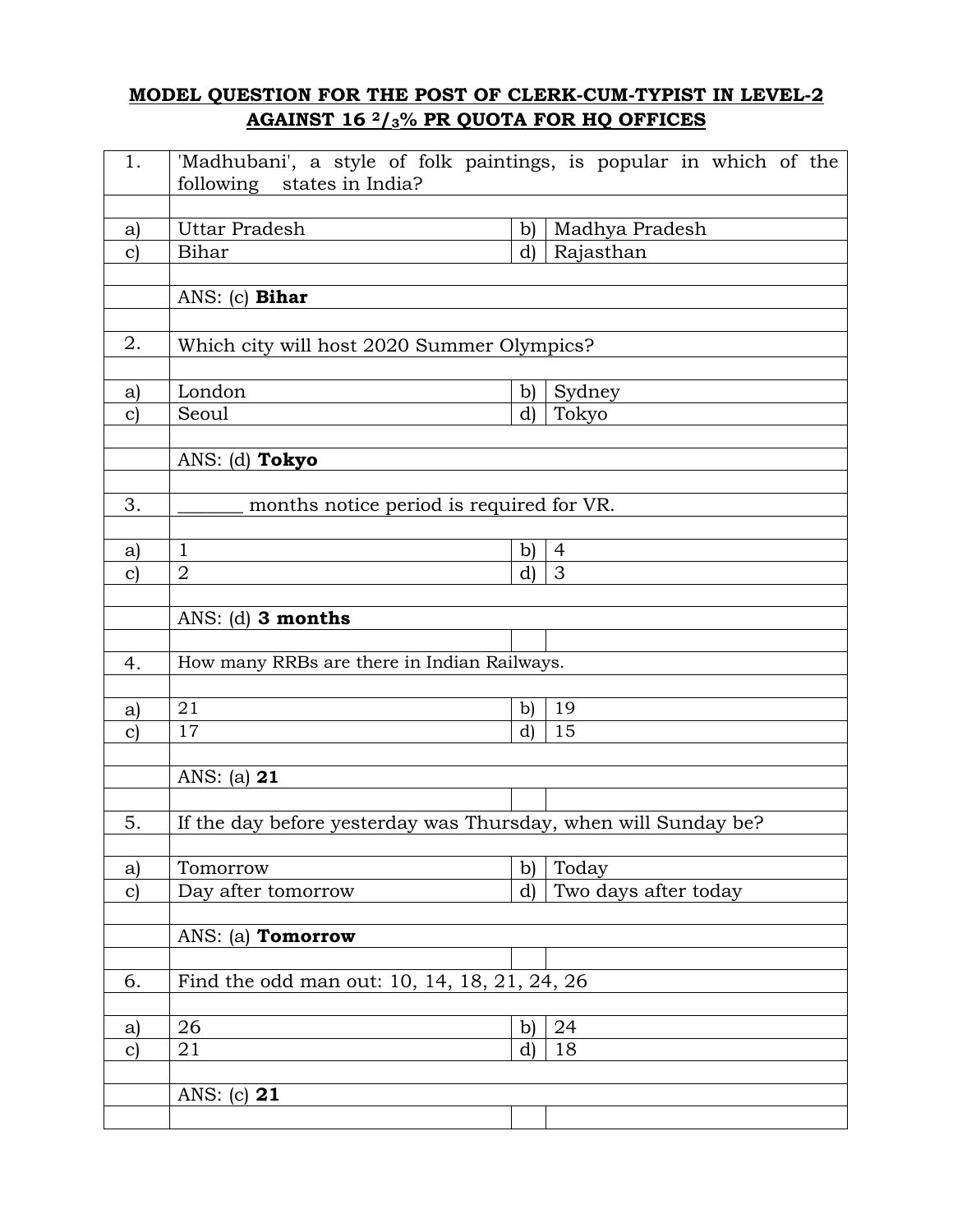| 7.            | Arrange the following words in a meaningful logical order and then                                            |                    |                                      |  |  |  |
|---------------|---------------------------------------------------------------------------------------------------------------|--------------------|--------------------------------------|--|--|--|
|               | select the appropriate sequence from the alternatives provided below:<br>1. College<br>3. Salary<br>4. School |                    |                                      |  |  |  |
|               | 2. Child                                                                                                      |                    | 5. Employment                        |  |  |  |
| a)            | 4,1,3,5,2                                                                                                     | b)                 | 1,2,4,3,5                            |  |  |  |
| $\mathbf{C}$  | 2,4,1,5,3                                                                                                     | d)                 | 5,3,2,1,4                            |  |  |  |
|               |                                                                                                               |                    |                                      |  |  |  |
|               | ANS: (c) 2,4,1,5,3                                                                                            |                    |                                      |  |  |  |
| 8.            | Eye is to see in the same way as Ear is to                                                                    |                    |                                      |  |  |  |
|               |                                                                                                               |                    |                                      |  |  |  |
| a)            | Light                                                                                                         | b)                 | Hear                                 |  |  |  |
| $\mathbf{C}$  | Sound                                                                                                         | d)                 | Ring                                 |  |  |  |
|               |                                                                                                               |                    |                                      |  |  |  |
|               | ANS: (b) <b>Hear</b>                                                                                          |                    |                                      |  |  |  |
| 9.            | Which sentence uses a comma correctly?                                                                        |                    |                                      |  |  |  |
|               |                                                                                                               |                    |                                      |  |  |  |
| a)            | However I am very good at maths.                                                                              | b)                 | However I, am very, good at          |  |  |  |
|               |                                                                                                               |                    | maths.                               |  |  |  |
| $\mathbf{c}$  | However, I am very good at maths.                                                                             | d)                 | However I am very good, at<br>maths. |  |  |  |
|               |                                                                                                               |                    |                                      |  |  |  |
|               | ANS: (c) However, I am very good at math.                                                                     |                    |                                      |  |  |  |
|               |                                                                                                               |                    |                                      |  |  |  |
|               |                                                                                                               |                    |                                      |  |  |  |
| 10.           | Which conjunction best completes the sentence below?                                                          |                    |                                      |  |  |  |
|               |                                                                                                               |                    |                                      |  |  |  |
|               | Did you want vanilla, chocolate,                                                                              |                    | both kinds of ice cream?             |  |  |  |
| a)            | nor                                                                                                           |                    | or                                   |  |  |  |
| $\mathbf{C}$  | <b>SO</b>                                                                                                     | b)<br>$\mathbf{d}$ | yet                                  |  |  |  |
|               |                                                                                                               |                    |                                      |  |  |  |
|               | ANS: (b) or                                                                                                   |                    |                                      |  |  |  |
|               |                                                                                                               |                    |                                      |  |  |  |
| 11.           | Steve and I<br>in first grade.                                                                                |                    |                                      |  |  |  |
| a)            | meeted                                                                                                        | $\mathbf{b}$       | meet                                 |  |  |  |
| $\mathbf{c})$ | met                                                                                                           | $\mathbf{d}$       | meeting                              |  |  |  |
|               |                                                                                                               |                    |                                      |  |  |  |
|               | ANS: $(c)$ met                                                                                                |                    |                                      |  |  |  |
|               |                                                                                                               |                    |                                      |  |  |  |
| 12.           | 'quad' means -                                                                                                |                    |                                      |  |  |  |
| a)            | four                                                                                                          | $\mathbf{b}$       | two                                  |  |  |  |
| $\mathbf{c})$ | one                                                                                                           | $\bf d$            | single                               |  |  |  |